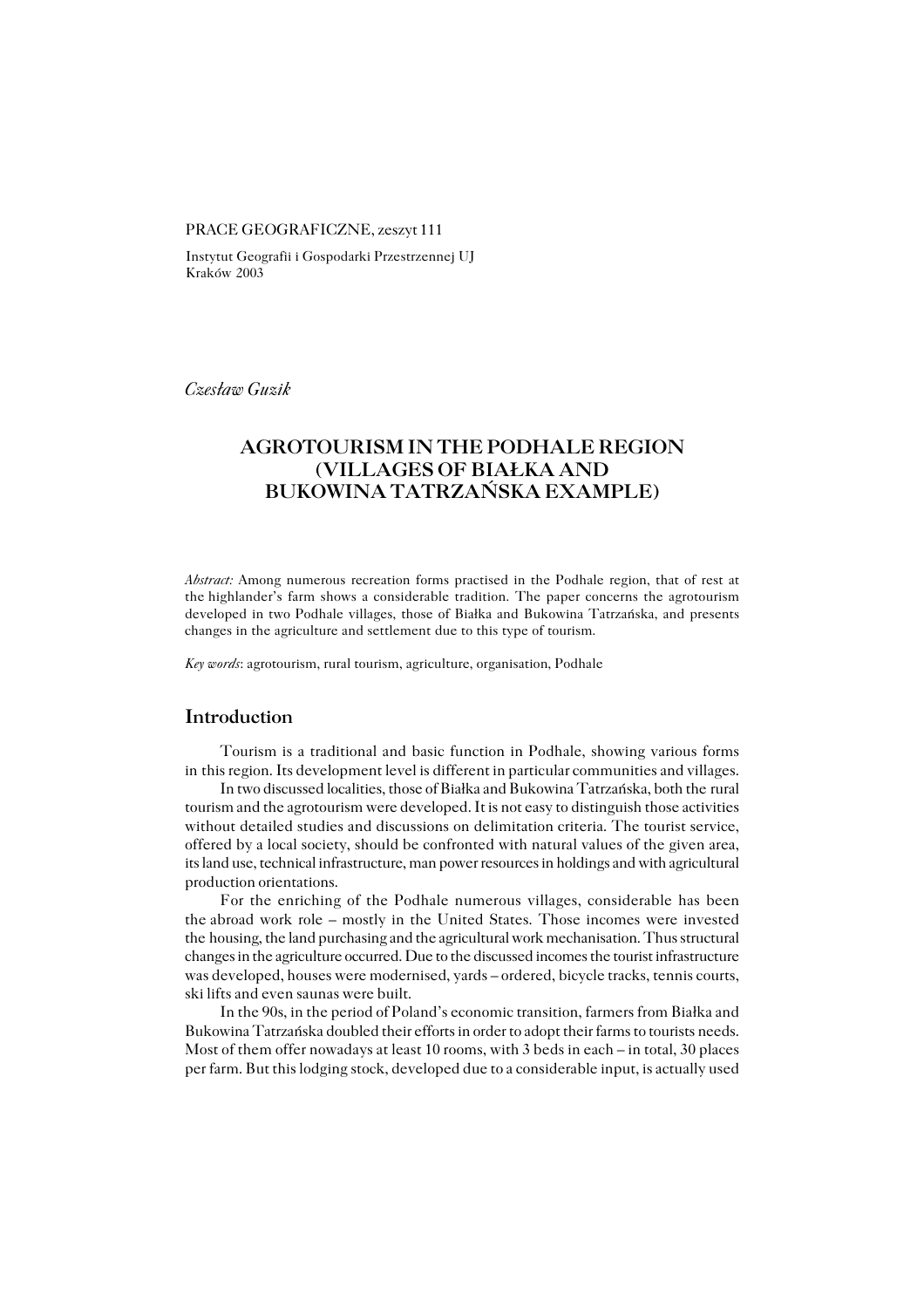only partially. All over the year, only several percent – maximum 20% – of those places is occupied, rather during week−ends. The tourists usually come on Friday to spend in the village Saturday and Sunday – but the third day afternoon most of them is leaving.

The rooms are fully used only during the weekend between Christmas and the New Year. Actually in Poland 2−week children holidays are organised in two separate terms, thus highlanders let their rooms twice, for 4 weeks of those holidays. This is the second period when all the rooms are occupied. After, the average use of the local lodging base amounts maximum 1/5.

## **1. Tourist Characteristics of Białka and Bukowina Tatrzańska**

Białka shows the pattern of the mountains chain village type, but its houses are located only on one, western side of the Białka River. It is caused by history – in the past along the river passed the frontier. The Spisz Region, lying eastward of Białka, belonged then to Hungary. Białka is stretched at 7 km along the valley, with its farmsteads situated at altitude of 650−750 m, while the fields and forests of the village reach nearly 900 m a.s.l.

Physiographical conditions of Bukowina Tatrzańska are different. This village isnot situated in the river valley as the previous one – but on crests, belonging to southern part of sub−Tatran region, called the Spisko−Gubałowskie Foothills (Pogórze). There are several farmstead clusters, like separate villages. Their site on the mountains crests, lower than ranges limiting the whole village from west, protects them from prevailing west winds. The altitudes vary at Bukowina Tatrzańska from 740 to nearly 1000 m. This is the area difficult to be built−up, and to be equipped with the technical infrastructure. The building of roads is considerably expensive.

Both discussed villages have a long tourist tradition. At Białka Tatrzańska live some 2000 people. There are about 500 houses, of which 420 (usually in the farmsteads) are populated. Nearly in 300 houses (70%) there are rooms for tourists. Each family has 20 places to let, in average. It means that in the whole village nearly 6000 tourists can stay the same time.

Bukowina Tatrzańska is the greater village, having 2800 inhabitants in 750 houses, situated mostly in the highlander farmsteads, too. Of those, 60% have more than 10 beds. According to the author's research, 400 farms have in average 20 places in each. Other families have less, usually several. Therefore Bukowina Tatrzańska can receive at least 8000 tourists at the same time  $-2,5$  times more than its population number. But, similarly like at Białka Tatrzańska, this abundant lodging base is used fully in the winter season only. The greatest attraction of Bukowina Tatrzańska is skiing. In the 90s about 20 ski− tracks were built, equipped with ski−lifts, artificial snow installations, etc. At Białka about 15 ski fields were prepared, also illuminated, and some of them snowed artificially.

The tourist arriving to this part of Podhale in order to practice ski sports, usually choose rooms in the houses the closest to the ski−lift. They want to use this installation until late night hours – and to have a short distance to cover, to the farmstead where they have meals and rest. Thus the farmsteads lying close to the ski−lift are the most attractive and their rooms are always full during the children winter holidays and the winter week− ends. The remaining ones, more distant from the ski−lifts and the ski tracks, are less popular.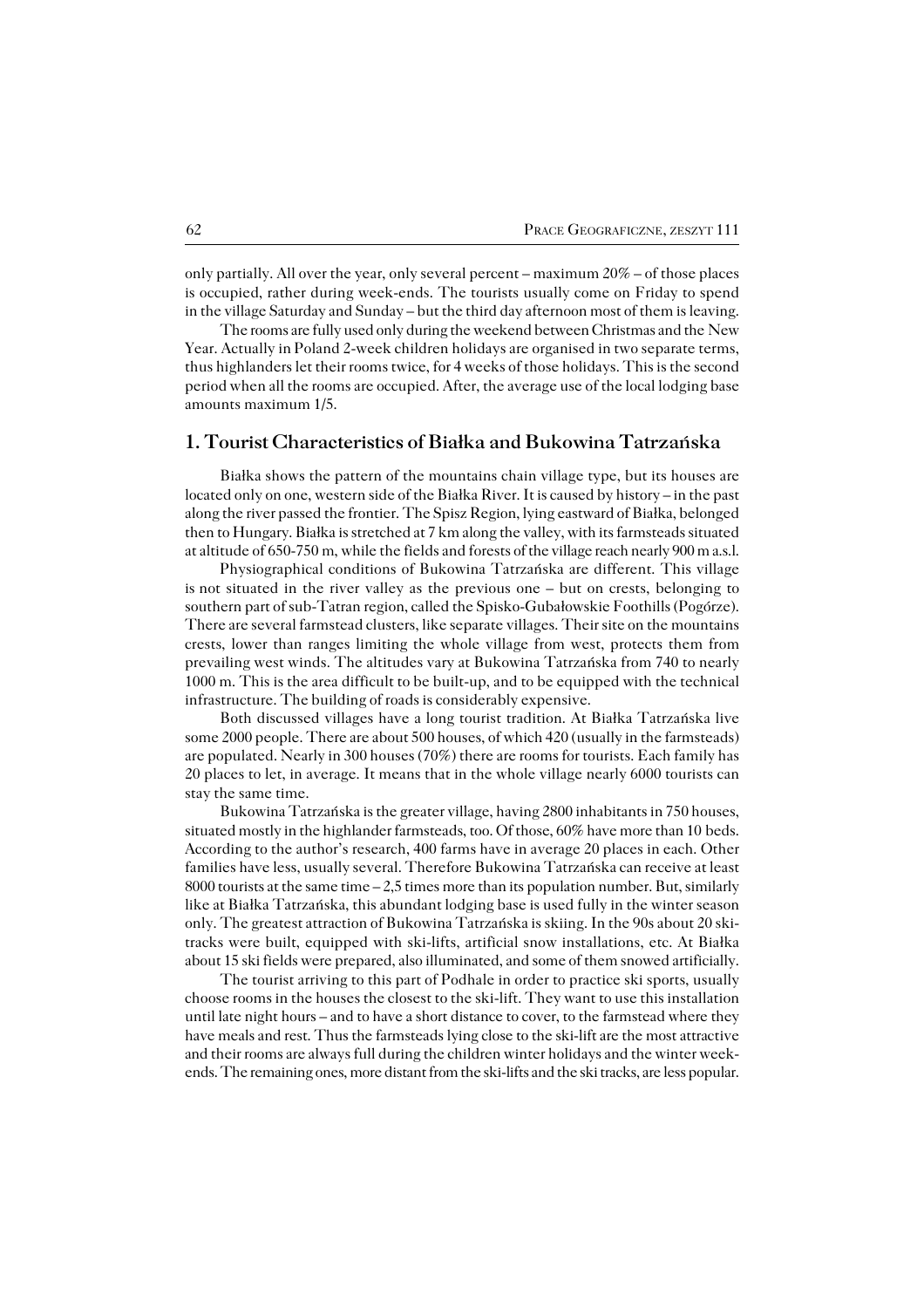If one compares the situation of the 70s and 80s with the actual one, will find that the summer tourist season is nowadays much shorter. Before it began just after the 20<sup>th</sup> June (the end of the school−year) and lasted to the end of the summer children holidays. The rooms were fully used. In September came in the mountains pensioners, to use lower, postseasonal fees for lodgings in each room type. Nowadays the latter recreation form is too expensive for those people, thus the summer season is shorter at least at one month. One must add to it the above mentioned fall of a tourist frequency in summer.

### **2. Agrotourism in the rural tourism**

In the detailed consideration on the tourism geography problems arises the question whether the discussed recreation service, offered by the local population, should be classified as the agrotourism. Of course, the tourist service has the long traditions in this part of Poland, but its actual forms are both effects of the socio−economic transition, lasting over the decade and of Western ideas of the new income source searching by the formerly agricultural population. In the market economy arising in Poland the agrotourism is not shaped yet. But the tourism activity at Białka and Bukowina Tatrzańska can be treated as the agrotouristic one. The basic criterion is that the discussed activity is led in the country and by farmer families. The agriculture also began to fit to the tourist needs and is continued with a greater care for landscape aesthetics. The yard and adjacent fields are well−kept, pastures are fenced, clods – made carefully, meadows – mowed in proper time, and a hay is dried on"ostvias", wooden constructions typical for Podhale. There is no abandoned lands, from which thistle seeds could spread all over the green dominates.

The agricultural production no matters much nowadays. In both discussed villages soils are usually thin and stony, thus classified to the poorest quality classes. Nevertheless, they supply cattle and sheep with a sufficient quantity of the meadow hay, and horses – with oats from the arable lands. Potatoes are not sown because they are bought in other villages, situated in the lower, plain parts of Podhale.

In the small agrotourist farm the typical orientation of the agricultural production is the cattle breeding, that for meat. This orientation is the less labour−consuming one than the milk production. There are usually 1−2 (seldom 3) milk cows in the farm. The milking and the milk processing are the time-consuming activities, which had to be led systematically. Therefore the fattening type of the cattle breeding dominates actually.

Also the poultry breeding is less popular. The cereal output was reduced, thus the highlanders have no wheat grain – the basic hen feed. If there are 10−15 hens only, the fowl yard for them is not kept. The poultry should not have access to the yard, which must be clean because of the tourist staying in the farmstead.

Over 700 m a.s.l. only the cereals sown in spring are planted – mostly the oats. Itsseed is the horses feed, a straw is used as a barn litter. In the rotation of the arable cultures the potatoes are seldom, because their cultivation is hazardous at this altitude – and is too labour−consuming. On the other hand, the reduced horse population cannot be used to cultivate space between potato rows. The farmer family, occupied with tourists, has no time to earth up manually the root crops.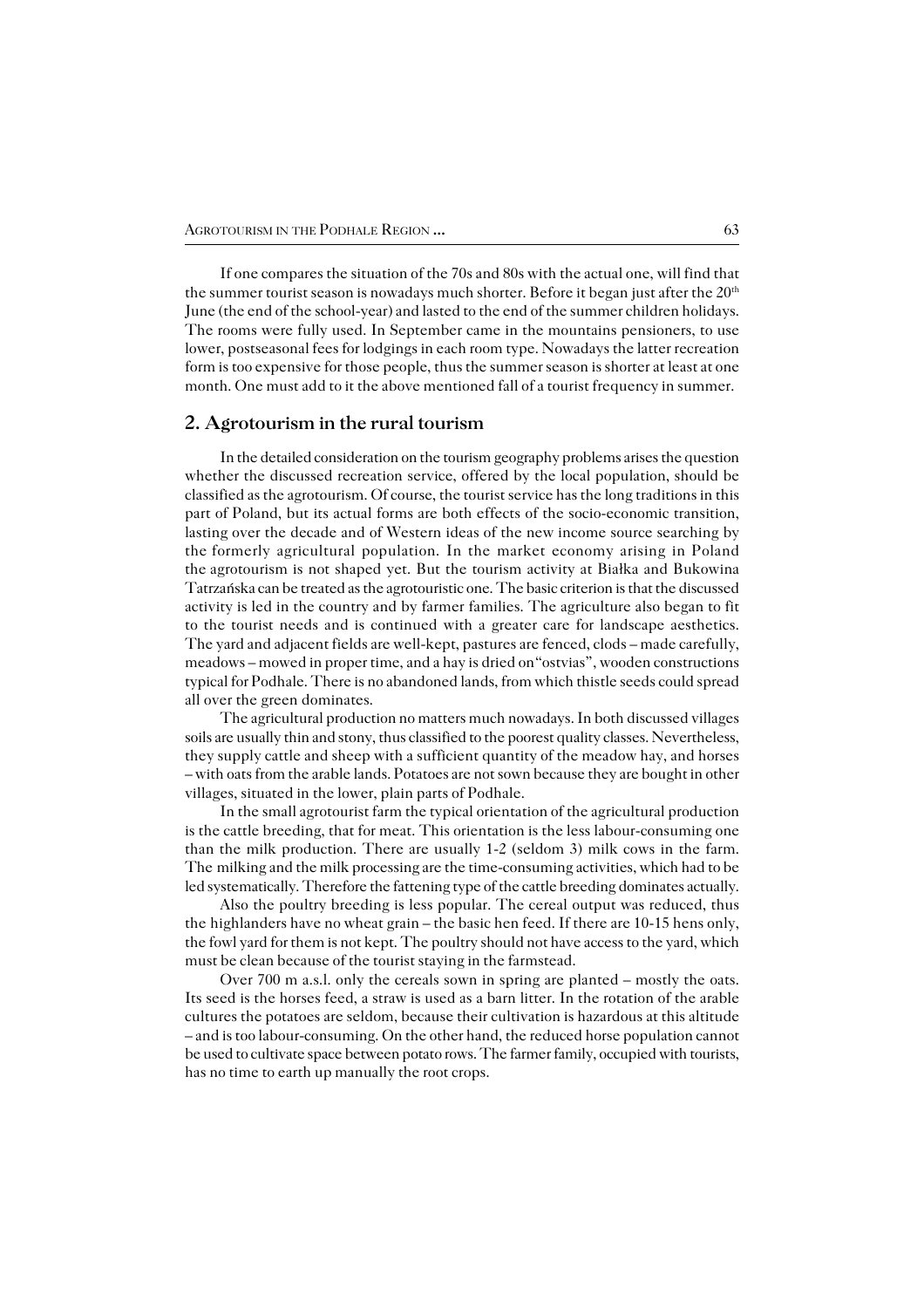Thus the inhabitants of Białka and Bukowina Tatrzańska buy potatoes usually atthe villages of Gronków or Krempachy. Prices have been very low for several years. The crop rotation is actually very simple. Only the oats and the clover are sown, alternatively. The clover is the companion crop for the oats. After the year or two of the clover planting, the whole field is sown with the oats – for the next 1-2 years. This cycle is then repeated.

Vegetables planted close to the farmstead can satisfy the family needs and those of the tourists – but only partially. Because of the mountain conditions, these are only carrot, red beets, onion and garlic. The secondary role of the vegetables is also due to the fact that garden beds should be cultivated just in the period of work connected with the tourist stay.

Lastly the vegetables became available all the year round – and are rather cheap. It is easy to buy them in the cities of Nowy Targ or Zakopane – also at Bukowina Tatrzańska there is the grocers' shop. But an origin of those vegetables is not always clear. Wholesale dealers purchase them in the vegetable stock in Cracow. They are grow up and well−shaped, being planted probably in the plantation lying in Cracow suburban zone, in those of Igołomia−Wawrzeńczyce. This area has the fertile sols and the long tradition of the vegetable farming – but lies close to the Sendzimir Steelworks, in the west wind corridor. Therefore the tourist from Cracow resting in the Tatras are probably fed with the vegetables originated from the same polluted area as those they eat at home, during the rest of the year.

In the future the vegetables originating from the "organic" farms, marked bythespecial certificate, will be more and more demanded in Poland. Such the farms are organised also in the mountains, in the zones free of the industrial pollution. For the time being, the solution can be the vegetable planting under plastic tunnels. But it is rather improbably, especially at Białka, where simply lacks the space by the farmsteads. Nearly all plots within the settlement zone are built-up. Each family tries to build the second house, with the rooms for tourists. New settlement belts would need the branch roads to be traced, the operation uneasy in the mountains.

### **3. Agrotourist farmsteads**

An average agrotourist holding in both the discussed villages covers some 3 ha, of which the built−up plot does 10−15 a. There are the house and 3−4 farm buildings. For the arable lands falls no more than  $1 \text{ ha} - 1/3$  of the total holding area, while the rest is consisted of the meadows or pastures. Only some highlanders have forest – usually several tens a.

Such the holding is divided into several plots – sometime 10 or more. Most of them forms the belt, 8−10 m wide and even 1 km long, being a remnant of the primordial field pattern, while the remaining plots are dispersed all over the village.

The main crops are oats and clover, the secondary one – the potatoes. In the field closest to the house the vegetables are planted. Winter crops can not be sown on those altitudes.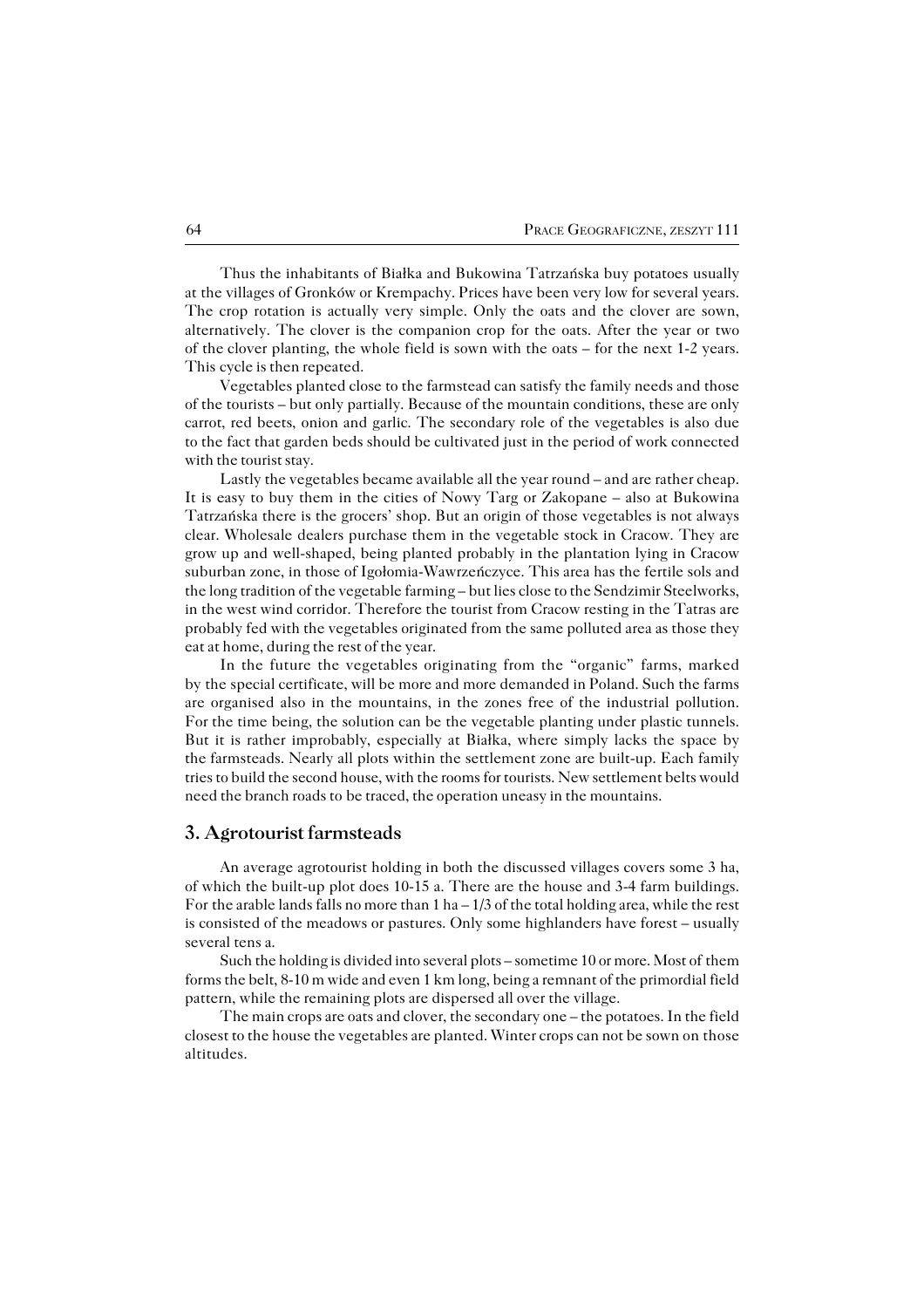The farmsteads of the agrotourist farms are similar to others. But the houses are greater, containing the tourist rooms. Nearly 2/3 of those houses are built of brick – the traditional wooden ones are less and less like in the whole Podhale region. Roofs are made of sheet, tile or eternit.

The house dimension depends on its age. The houses built in the 70s and 80s show nearly square projection, being 10 m long and 9.0−9.5 m wide. Thus their floor area amounts 90-100 m<sup>2</sup>.

Nowadays some of the rich highlanders build greater structures, used as lodging houses. Their families are specialised in the tourist service. Such the house is the additional building in the farmstead, built just for the tourists, with rooms, on 3 floors. Its owner lives with his family in the separate, older house.

But most of the houses is used both by inmates and tourists. The ground floor, or one wing is used by the owner's family – or they live in the adjacent, old houses.

In a basement there is a kitchen, with the dinning room nearby. On the first floor, between the tourist rooms, there is the recreation room, with a table, TV set and comfortable armchairs. The tourists rest there, read, play games, watch TV. According to the room standard, on the 2nd and 3rd floor there are bathrooms of the common use, with WC. In some houses those facilities are built in the particular rooms.

Tourist requirements are different, of course. For one important is an inner wooden architecture, the room equipment, a window and balcony exposition – for other matters more the own bathroom. The common bathrooms are well−equipped and much more greater then the individual ones, squeezed in the room corner.

The new house has usually 8−10 rooms for tourists, 1−3 beds in each. Only in the greatest rooms there are 4 beds, but often those are let to 3-person families. The tourist number per room depends on the family size.

Also the owner family part of the house is arranged carefully. The well−to−do family does not have to spare and keeps the proper living standard. In the new house the owner occupies the most comfortable part. If the old house is rebuilt, the first ready section is that for the inmates. Often the various outhouses are added, or a loft is adapted to the residential function. Sometimes the old building is disfigured, but due to an additional space the family improves its housing conditions and has more rooms for the tourists. Thus the farmstead physiognomy is changed, together with its spatial pattern, created by past generations. The new house is not of the classical highlander style, the outbuildings are in discordance with the old structure, and a beauty of the traditional farmstead and its environs is lost. In such the way the economic factors spoil the aesthetic values of the landscape of the countryside.

Beside 1−2 houses in the agrotourist farmsteads there are the farm buildings, due to them the discussed farm is similar to the remaining ones in the village. But there is nogreat buildings, necessary in the specialised , market agriculture. There is usually a cow−shed, for several heads of cattle or sheep kept in such the farm, with the separate part for the horse. Moreover, there are: a wooden barn, a garage and a cart−shed.

The cow−shed, usually made of brick, is 7 m long and 6 m wide, thus its area amounts 35−40 m<sup>2</sup> . The barn has a rectangular shape (12x9 m) with the wide, 4−meter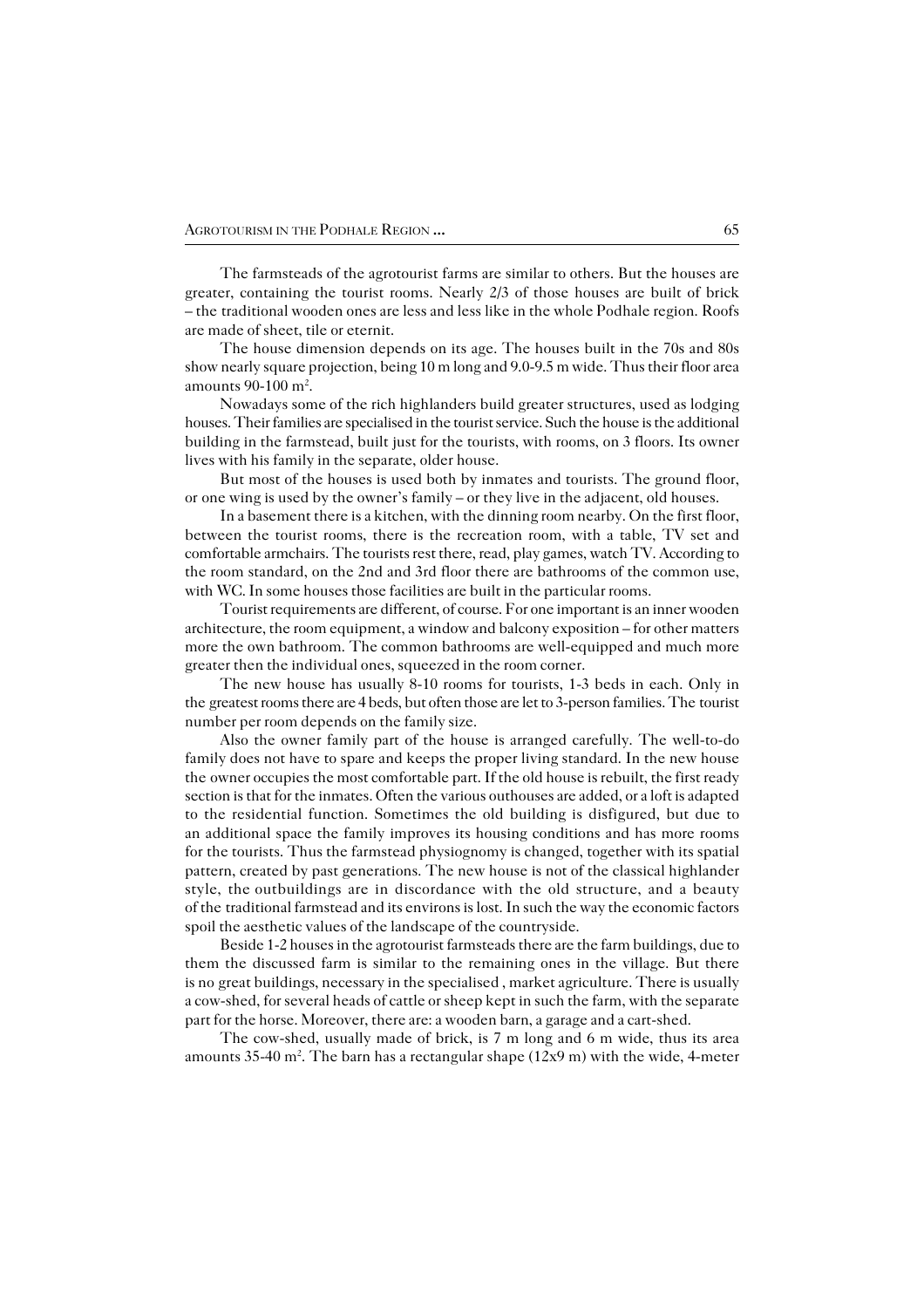

Fig. 1. Site of teh discussed villages

gate. Nearby there is the cart−shed, which dimensions were adopted to those of the cart, with the entrance−gate 3.5 m wide. Actually many of the cart−sheds were rebuilt into the garages with fire-proof floor for cars and tractors.

But the building spatial pattern is still traditional, considering the road course in relation to the farmstead and to the prevailing wind direction.

Of 10−15 a farmstead plot, 3−5 a is covered by the buildings, the farm ones and the house. The rest falls for the yard. The owner keeps it ordered, with the considerable lawn share. The inner roads and the building bypassing are covered with gravel – or, lastly, by pitchers. Within the yard there is a small play ground for the tourist children, with seesaw and other facilities for the youngest children – but there ids no pontoon plastic basin for children bathing because of the water deficit in both discussed villages, not canalised yet. There are also flower beds. At Białka due to the common work of several families, the recreation bicycle tracks from agrotourist farms to the Białka river were prepared.

#### **Conclusion**

Most of the tourists arriving to the agrotourist farms are those who have come since many years to the same highlanders. They are more and more numerous, because they recommended the place they visited in summer or in winter to other family members, totheir neighbours or to their colleagues. Only 20−25% of tourists are the accidental ones, who hope to find the free room in such the village.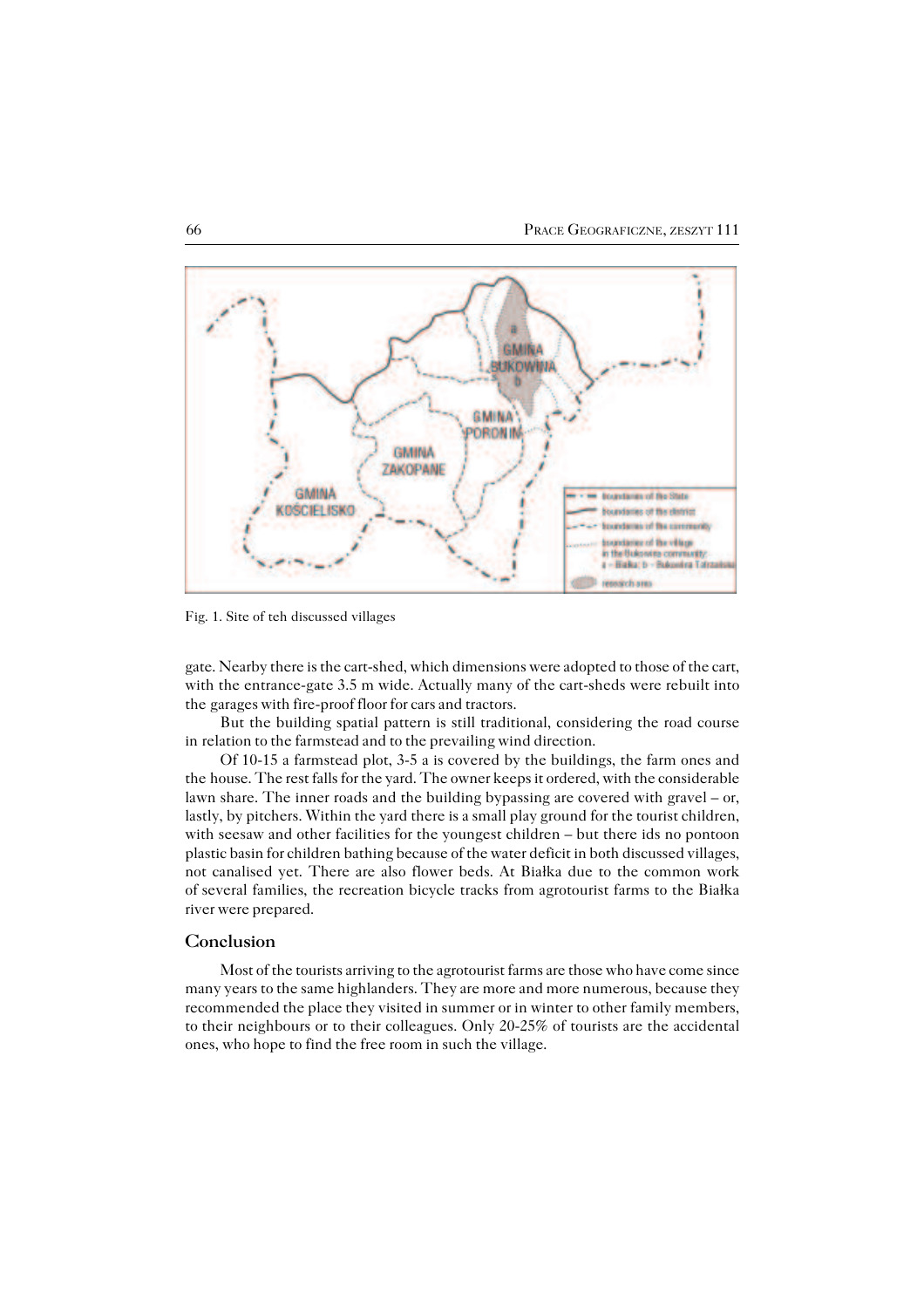The tourist service promotion is just starting here. The first folders on those villages and the particular agrotourist farms are published. But the inhabitants should co−operate, to organise and to popularise the agrotourism and the rural tourism together. The folders published every year inform not only the regional tourist market but the national one. Another opportunity are tourist fairs, due to them the tourist information reaches urban consumers, in Poland and abroad. But the common activity needs a proper economic conscience. For the time being, in most of the cases those actions are individual.

The first attempt to the co−operation was the action of Białka inhabitants made inorder to enrich the winter tourist offer of their village. None of over ten ski−lifts fulfilled the more advanced skier needs because the ski tracks were too short and too gentle. Thus many such tourists left this village and move to that of Kluszkowce, where the new ski−lift was built on the longer slope, with the ski tracks of a greater denivelation. The ski fields at Białka could satisfy only beginners. To improve this situation, nearly 50 highlanders organised a company to build the expensive chair−lift, 1.5 km long, fromthe village centre to Mt. Kotelnica. Along this lift the long ski track, showing the220−meter denivelation was opened – and satisfied the advanced skier requirements. The total cost of this project, realised in 2001 – the artificial snow installation included – amounted several million zlotys.

Another tourist attraction often suggested by the highlanders from both discussed villages are horses. During the past 20 years their population decreased considerably, but the horses are still numerous, especially at Bukowina Tatrzańska. In this village the highlanders transport tourists with their carts to the Morskie Oko Lake. The carts cover the road from Łysa Polana to the vast parking, served to the 90s by buses and situated near the lake. This 7−km road, showing the 400−meter denivelation between Łysa Polana (Palenica Białczańska) situated about 1000 m a.s.l. and the Włosienica parking, doing some 1350 m, the tourist can cover on foot only – or by the highlander cart. The discussed track is served just by highlanders teams from Bukowina Tatrzańska, Małe Ciche, Murzasichle and Brzegi – in total by some 50 carts. equipped with movable awnings, each drawn by two horses. A two−way passage last 1.5−2.0 hours, thus the given team can make several tours a long summer day. But the horses must be changed because of the considerable denivelation. At Bukowina Tatrzańska there are several tens of such drivers, working in shifts. Most of them admits that this is the good additional income. In spring, 2001, a fare costed 20 zlotys per person. Usually over 10 tourists are transported by one cart. The driver is obliged to buy a licence in the City of Zakopane, administration defining his duties. He is obliged, for example, to clean the road.

In both discussed villages the horses of the agrotourist farms are used also on thespot. Very attractive for the tourist are the passages by highlander carriages and the carts, and for children and youth – the riding on horseback. The riding horses are kept by the greatest agrotourist farm owners, where 50-70 tourist is admitted at the same time. At Białka there are about 20 such objects, being rather the lodging houses than the typical agrotourist farms. In some of them there are even the saunas. But this facility is seldom – there are only several saunas in both the villages.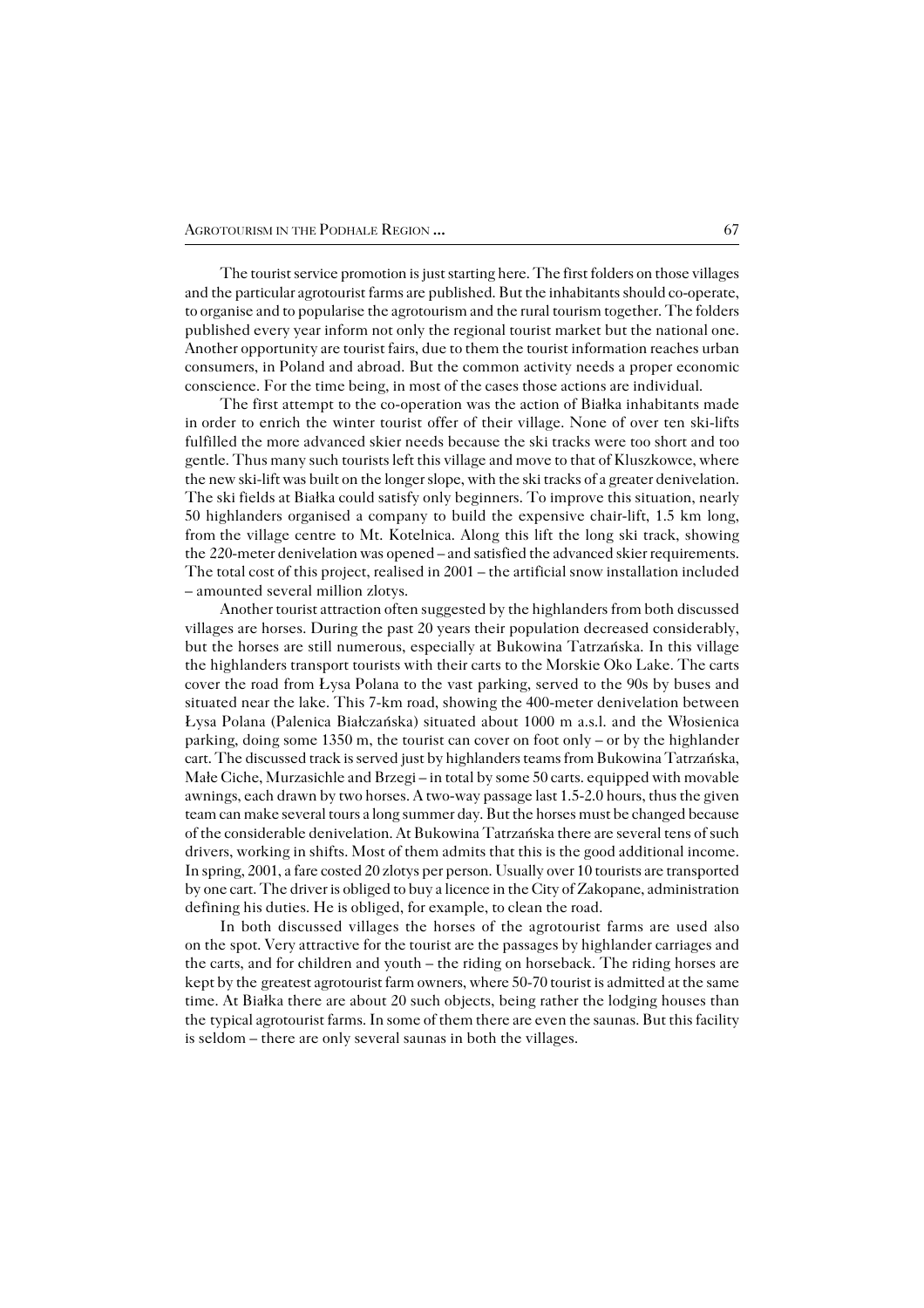It is worth to add that at Bukowina Tatrzańska over 10 enterprises built in the 70s great holiday centres for their staff. Most of those objects is still used but some are nowadays a private property.

#### **References**

- Górka Z., Górz B., Guzik Cz., 2002, *Rolnictwo i obszary wiejskie w województwie małopolskim,* [w:] Z.Górka, A. Jelonek (red.) *Geograficzne uwarunkowania rozwoju Małopolski*, Krakowski Oddział PTG, Koło PTG w Nowym Sączu, IG AP w Krakowie, IGiGP UJ, Kraków, 91−108.
- Guzik Cz., 1999, *Warunki rozwoju agroturystyki w południowo− wschodniej Polsce,* [w:] R. Orłowski, Z. Zioło (red.), *Przemiany społeczno−gospodarcze struktur przestrzennych w procesie przechodzenia do gospodarki rynkowej*, Wyższa Szkoła Zarządzania i Administracji, Zamość, 31−43.
- Guzik Cz., Jelonek A., 2000, *Szanse rozwoju wielofunkcyjnej wsi w Makroregionie Południowo−Wschodnim,* [w:] A. Stasiak (red.), *Możliwości wielofunkcyjnego rozwoju wsi polskiej w kontekście integracji z Unią Europejską*, KPZK PAN, SGGW, Studia, t. CX, Warszawa, 103−113.
- Guzik Cz., Leśnicki J., 1999, *Od rolnictwa tradycyjnego po współczesne,* [w:] F. Kiryk, B. Górz (red*.), U podnóża Gorców – wczoraj i dzisiaj wsi podhalańskich, Gmina Nowy Targ,* Podhalańskie Towarzystwo Przyjaciół Nauk, Nowy Targ, 220−243.

## **Agroturystyka na Podhalu (na przykładzie Białki i Bukowiny Tatrzańskiej)**

#### **Streszczenie**

Tradycyjnie główną funkcją gospodarczą Podhala jest turystyka. Przybiera ona natym obszarze różne formy. W poszczególnych gminach i miejscowościach ma też zróżnicowany poziom rozwoju.

Białka Tatrzańska i Bukowina Tatrzańska upowszechniały dotąd zarówno turystykę wiejską jak i agroturystykę. Dokładne rozgraniczenie tych działalności nie jest łatwe. Wymaga to podstawowych badań i dyskusji kryteriów delimitacyjnych.

W pomnażaniu dochodów wielu wsi podhalańskich przeznaczanych w dużej mierze na rozwój zaplecza turystycznego niemałą rolę odgrywały od dawna rozpowszechniane tu wyjazdy zarobkowe za granicę – głównie do Stanów Zjednoczonych. W latach dziewięćdziesiątych w dobie transformacji gospodarczej kraju zarówno rolnicy Białki jak i Bukowiny Tatrzańskiej podwoili swoje wysiłki w przystosowywaniu swoich zagród do przyjmowania turystów. Poszerzone w drodze poważnych nakładów zasoby mieszkaniowe nie są jednak obecnie dostatecznie wykorzystane. Pełne wykorzystanie kwater jest tylko w okresie od Świąt Bożego Narodzenia do Nowego Roku oraz podczas zimowych ferii w szkołach.

Porównując sytuację z lat siedemdziesiątych i osiemdziesiątych z tym, co jest obecnie trzeba zwrócić uwagę na wydatne skrócenie letniego okresu wypoczynkowego.